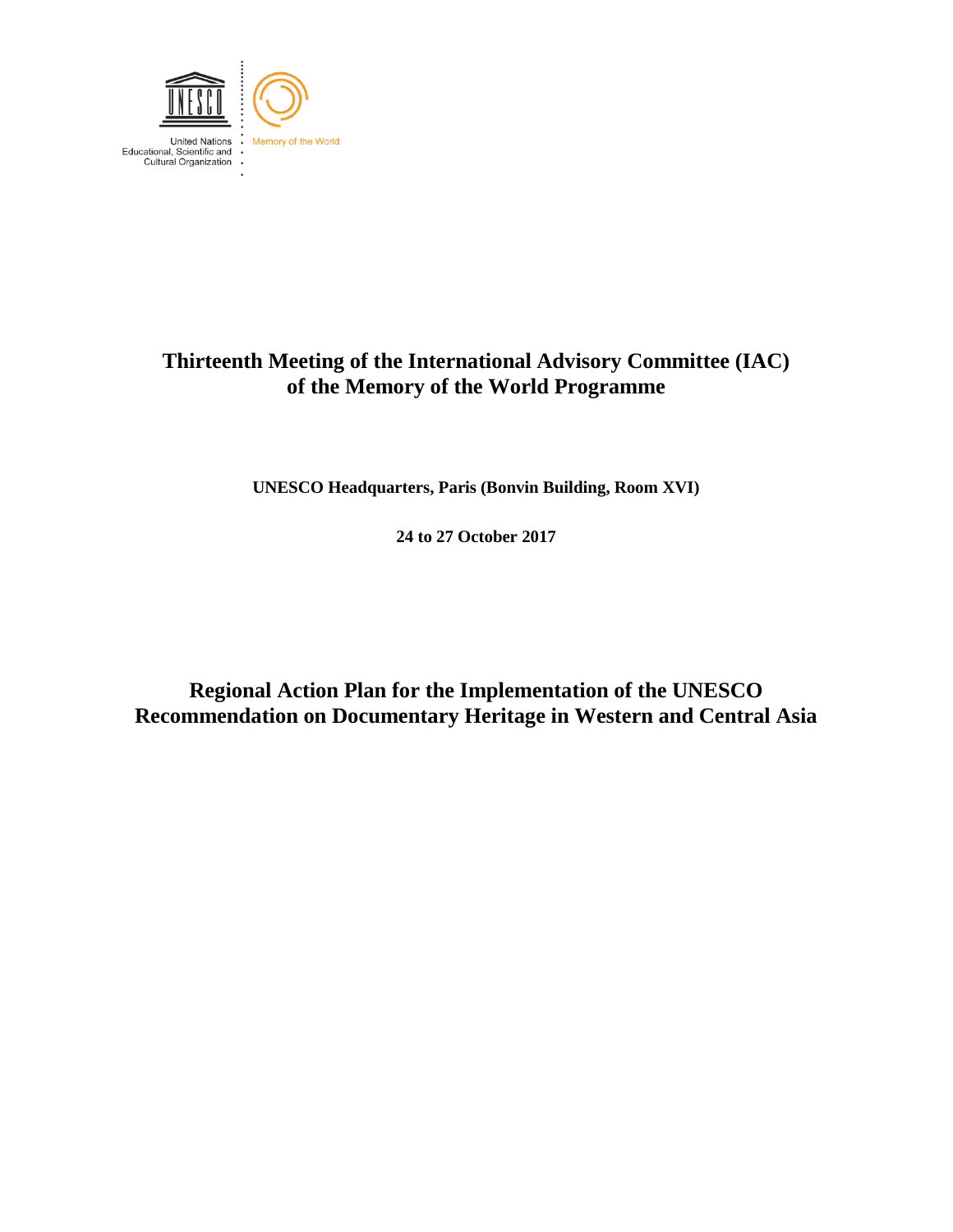

## **Regional Action Plan for the Implementation of the UNESCO Recommendation on Documentary Heritage in Western and Central Asia<sup>1</sup>**

## <span id="page-1-1"></span>**TABLE OF CONTENTS**

 $\overline{a}$ 

| <b>SECTION 1: IDENTIFICATION OF DOCUMENTARY HERITAGE</b>                              | P.1        |
|---------------------------------------------------------------------------------------|------------|
| <b>SECTION 2: PRESERVATION OF DOCUMENTARY HERITAGE</b>                                | <b>P.2</b> |
| <b>SECTION 3: ACCESS TO DOCUMENTARY HERITAGE</b>                                      | <b>P.3</b> |
| SECTION 4: POLICY MEASURES FOR THE PRESERVATION OF AND ACCESS TO DOCUMENTARY HERITAGE | <b>P.3</b> |

<span id="page-1-0"></span>

| Section 1: Identification of documentary heritage                                                         |                                                                                                                                                  |                                                                                                                          |                                                                                                                                                    |
|-----------------------------------------------------------------------------------------------------------|--------------------------------------------------------------------------------------------------------------------------------------------------|--------------------------------------------------------------------------------------------------------------------------|----------------------------------------------------------------------------------------------------------------------------------------------------|
| What are the main<br>challenges in your<br>country and region for<br>identifying<br>documentary heritage? | What actions should<br>different stakeholders<br>take to address those<br>challenges?                                                            | How can regional<br>cooperation through<br>UNESCO, MOWCAP or<br>other mechanisms help<br>to address those<br>challenges? | What actions should be taken at<br>the regional level in 2018-2019?                                                                                |
| National registers of<br>documentary heritage<br>not yet developed in<br>manymember states                | To establish the<br>National Memory of the<br>World Committees and<br>Registers<br>To nominate significant<br>documentary heritage<br>to the MoW | By providing<br>training/guidance in<br>establishing national<br>registers                                               | Support for the formation of<br>National MoW Committees and<br>Registers<br>Regional training on developing<br>nominations to the MoW<br>Registers |
|                                                                                                           | International and<br><b>Regional Registers</b>                                                                                                   |                                                                                                                          | Participation in the regional<br><b>MOWCAP</b> meeting                                                                                             |

<sup>1</sup>Developed by the delegates from seven Member States (Iran, Azerbaijan, India, Kazakhstan, Pakistan, Turkey and Uzbekistan) participating at the Regional Seminar on Strengthening Cooperation for the Preservation and Access to Documentary Heritage, 29-30 August 2017, Tehran, IR of Iran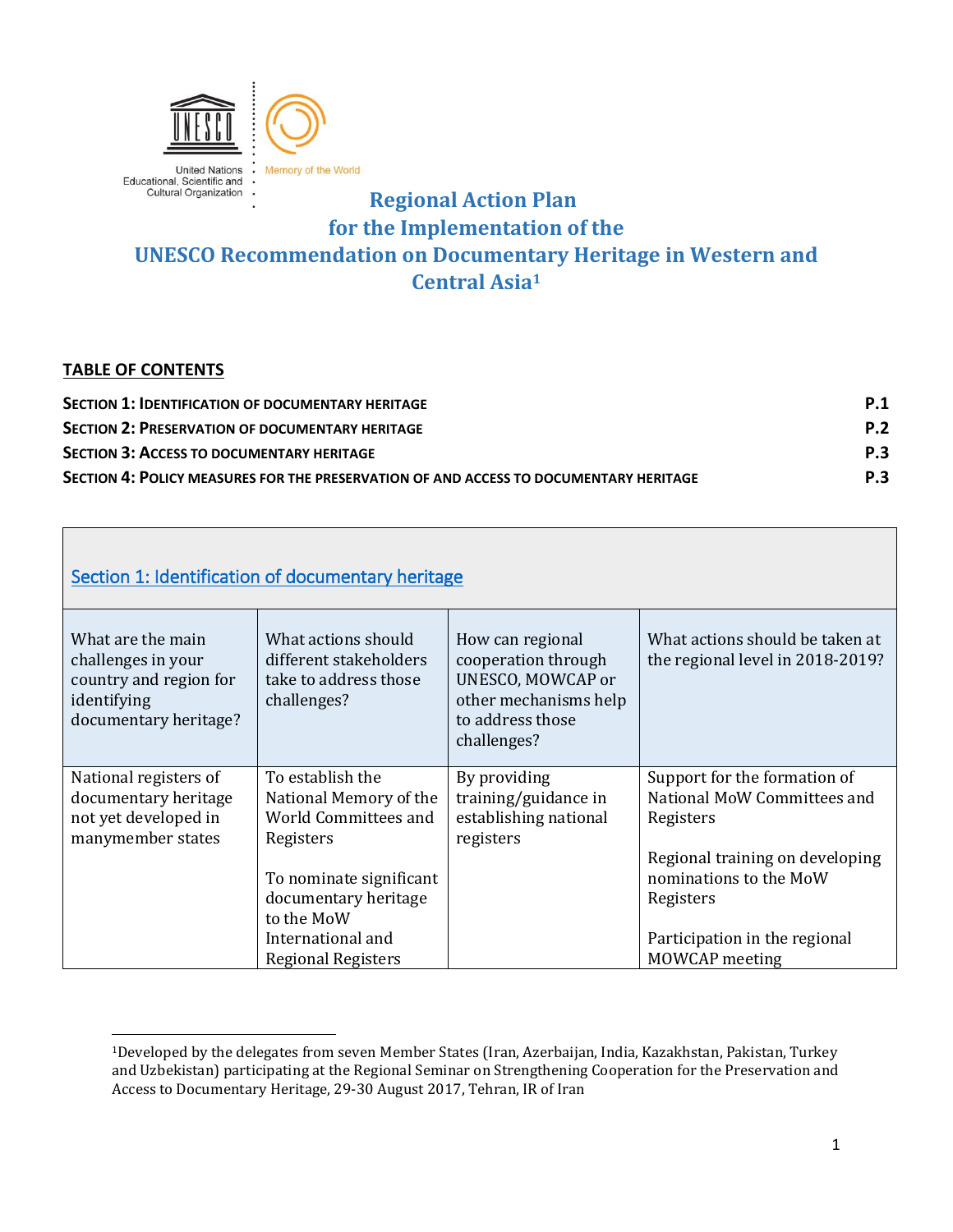| Limited collaboration<br>between national<br>memory institutions to<br>identify documentary<br>heritage      | <b>Establishing National</b><br>Memory of the World<br>Committees that<br>include members from<br>memory institutions,<br>civil society,<br>governments,<br>individual experts and<br>university | By connecting memory<br>institutions across the<br>countries                     | Publication on different models<br>of National MoW Committees in<br>the region                                                                                                                    |
|--------------------------------------------------------------------------------------------------------------|--------------------------------------------------------------------------------------------------------------------------------------------------------------------------------------------------|----------------------------------------------------------------------------------|---------------------------------------------------------------------------------------------------------------------------------------------------------------------------------------------------|
|                                                                                                              | Periodic meetings<br>between institutions                                                                                                                                                        |                                                                                  |                                                                                                                                                                                                   |
|                                                                                                              | Joint programmes<br>between different<br>agencies                                                                                                                                                |                                                                                  |                                                                                                                                                                                                   |
|                                                                                                              | Sharing of facilities<br>(infrastructure e.g.<br>archival repositories)                                                                                                                          |                                                                                  |                                                                                                                                                                                                   |
| Documentary heritage<br>often located outside of<br>the countries                                            | Encouraging and<br>funding bilateral or<br>multilateral<br>engagement for access<br>to copies, and in certain<br>cases repatriation                                                              | By engaging in joint<br>nominations to MoW<br>Registers and raising<br>awareness | Regional training on joint<br>nominations<br>Clarification on the mechanism<br>for joint nominations<br>Expert meeting for the<br>identification of documentary<br>heritage for joint nominations |
| Lack of comprehensive<br>lists/catalogues to<br>access to copies of<br>documentary heritage<br>in the region | Encouraging<br>institutions to develop<br>and share catalogues                                                                                                                                   | Developing<br>standardized protocols<br>for sharing catalogues                   | Cataloguing conference at the<br>regional level (India and Iran<br>offered to host)                                                                                                               |
| Section 2: Preservation of documentary heritage                                                              |                                                                                                                                                                                                  |                                                                                  |                                                                                                                                                                                                   |
| What are the main<br>challenges in your<br>country and region for<br>preserving<br>documentary heritage?     | What actions should<br>different stakeholders<br>take to address those<br>challenges?                                                                                                            | How can regional<br>cooperation help to<br>address those<br>challenges?          | What actions should be taken at<br>the regional level in 2018-2019?                                                                                                                               |

<span id="page-2-0"></span>

| $\alpha$          |                                   |                                                               |                                                                 |
|-------------------|-----------------------------------|---------------------------------------------------------------|-----------------------------------------------------------------|
| Lack of financial | Raising awareness on              | Practical assistance can                                      | Identification of countries in                                  |
| resources         | the importance of<br>preservation | be offered by countries<br>that are in a position to<br>do so | need of assistance and those<br>who are in a position to assist |
|                   | Public-private                    |                                                               |                                                                 |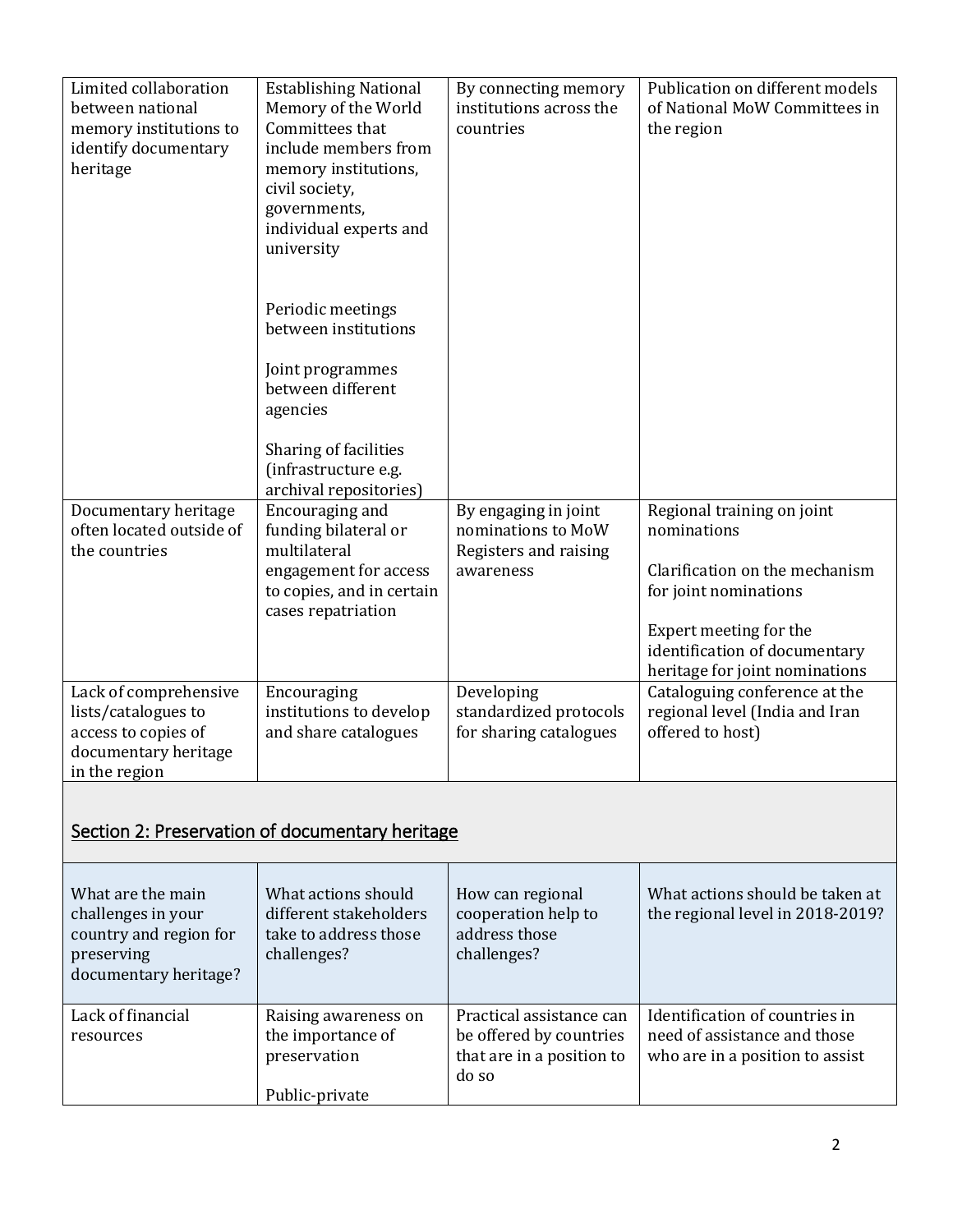<span id="page-3-0"></span>

|                                                                                                                                                                                | partnerships and fund-<br>raising                                                                                                                                                                     |                                                                                                |                                                                                                                              |  |
|--------------------------------------------------------------------------------------------------------------------------------------------------------------------------------|-------------------------------------------------------------------------------------------------------------------------------------------------------------------------------------------------------|------------------------------------------------------------------------------------------------|------------------------------------------------------------------------------------------------------------------------------|--|
| <b>Existence of various</b><br>types of documentary<br>heritage materials (e.g<br>metals, wood, paper,<br>leaves etc.) which<br>require specific<br>methods of<br>preservation | Supporting<br>preservation trainings<br>and networking of<br>experts                                                                                                                                  | Taking benefits from<br>the expertise of some<br>countries to support<br>preservation training | Preservation trainings provided<br>by Iran/India                                                                             |  |
| Shortage of qualified<br>human resources for<br>preservation due to the<br>turnover of experts in<br>memory institutions<br>and National MoW<br>Committees                     | Supporting appropriate<br>knowledge transfer<br>Integrating the<br>knowledge transfer and<br>the preservation of<br>institutional memory<br>into the human<br>resources policy of the<br>institutions | N/A                                                                                            | N/A                                                                                                                          |  |
| Lack of facilities to<br>undertake preservation<br>actions                                                                                                                     | To raise funding<br>To share the UNESCO<br>Recommendation to<br>the governments and<br>heads of institutions                                                                                          | Assistance can be<br>offered by countries<br>that are in a position to<br>do so                | Identification of countries in<br>need of assistance and those<br>who are in a position to assist                            |  |
| Lack of guidelines for<br>digital preservation                                                                                                                                 | Developing policy on<br>the preservation of<br>digital heritage                                                                                                                                       | Sharing guidelines and<br>regional<br>experiences/good<br>practices in digital<br>preservation | Sharing the guidelines for digital<br>preservation (PERSIST<br>Guidelines)<br>Supporting training on digital<br>preservation |  |
| Section 3: Access to documentary heritage                                                                                                                                      |                                                                                                                                                                                                       |                                                                                                |                                                                                                                              |  |
| What are the main<br>challenges in your<br>country and region for<br>accessing to<br>documentary heritage?                                                                     | What actions should<br>different stakeholders<br>take to address those<br>challenges?                                                                                                                 | How can regional<br>cooperation help to<br>address those<br>challenges?                        | What actions should be taken at<br>the regional level in 2018-2019?                                                          |  |
| Difficulty to access<br>documentary heritage<br>owned by private<br>individuals/institutions<br>or located outside the<br>country                                              | Providing incentives,<br>raising awareness,<br>supporting community<br>archiving<br>Involving private<br>individuals/institutions<br>as members of National                                           | Sharing regional good<br>practices                                                             |                                                                                                                              |  |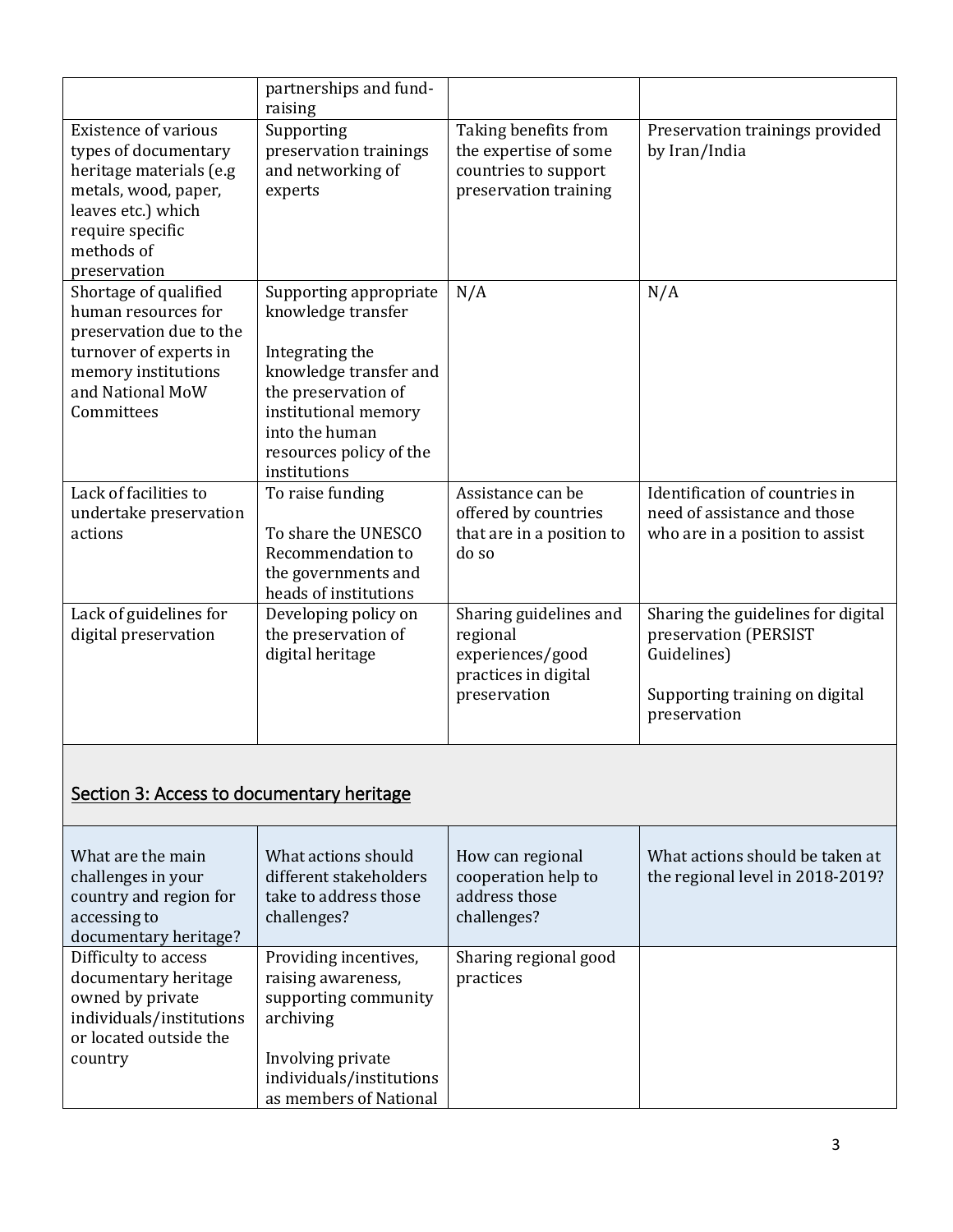|                                               | <b>MoW Committees</b>                             |                                                                                       |                                   |
|-----------------------------------------------|---------------------------------------------------|---------------------------------------------------------------------------------------|-----------------------------------|
|                                               | Encouraging                                       |                                                                                       |                                   |
|                                               | collaboration amongst                             |                                                                                       |                                   |
|                                               | the institutions across                           |                                                                                       |                                   |
|                                               | the country and<br>creating incentive for         |                                                                                       |                                   |
|                                               | sharing documentary                               |                                                                                       |                                   |
|                                               | heritage                                          |                                                                                       |                                   |
| Limitation of access to                       | Governments can                                   | Sharing international                                                                 |                                   |
| documentary heritage                          | consider creating                                 | standards on access to<br>information laws and                                        |                                   |
| particularly<br>state/government              | legislation and update<br>relevant regulations in | related regional                                                                      |                                   |
| records                                       | line with international                           | policies and good                                                                     |                                   |
|                                               | standards on access to                            | practices                                                                             |                                   |
|                                               | public information                                |                                                                                       |                                   |
|                                               | Advocating and                                    |                                                                                       |                                   |
|                                               | supporting for the                                |                                                                                       |                                   |
|                                               | participation of                                  |                                                                                       |                                   |
|                                               | memory institutions                               |                                                                                       |                                   |
|                                               | and civil society in<br>developing or updating    |                                                                                       |                                   |
|                                               | legislation/policies                              |                                                                                       |                                   |
| Difficulty to access to                       | Encouraging                                       |                                                                                       |                                   |
| documentary heritage                          | translation of                                    |                                                                                       |                                   |
| because of the language<br>barriers           | documentary heritage,<br>descriptions and         |                                                                                       |                                   |
|                                               | metadata into other                               |                                                                                       |                                   |
|                                               | languages                                         |                                                                                       |                                   |
|                                               | Development of                                    |                                                                                       |                                   |
|                                               | multilingual portal                               |                                                                                       |                                   |
|                                               | website                                           |                                                                                       |                                   |
|                                               |                                                   |                                                                                       |                                   |
|                                               |                                                   | Section 4: Policy measures for the preservation of and access to documentary heritage |                                   |
|                                               |                                                   |                                                                                       |                                   |
| What are the main                             | What actions should                               | How can regional                                                                      | What actions should be taken at   |
| challenges in your                            | different stakeholders                            | cooperation help to                                                                   | the regional level in 2018-2019?  |
| country and region                            | take to address those                             | address those                                                                         |                                   |
| relating to policies for                      | challenges?                                       | challenges?                                                                           |                                   |
| the preservation and                          |                                                   |                                                                                       |                                   |
| access to documentary<br>heritage?            |                                                   |                                                                                       |                                   |
| Documentary heritage                          | Advocating for the                                | Regional advocacy                                                                     | Supporting the translation of the |
| often not considered as                       | definition of                                     | initiatives                                                                           | <b>UNESCO Recommendation on</b>   |
| an asset and                                  | documentary heritage                              |                                                                                       | documentary heritage in to local  |
| subsequently not<br>included as a priority in | as a national asset                               |                                                                                       | languages                         |
|                                               | (good governance,                                 |                                                                                       |                                   |